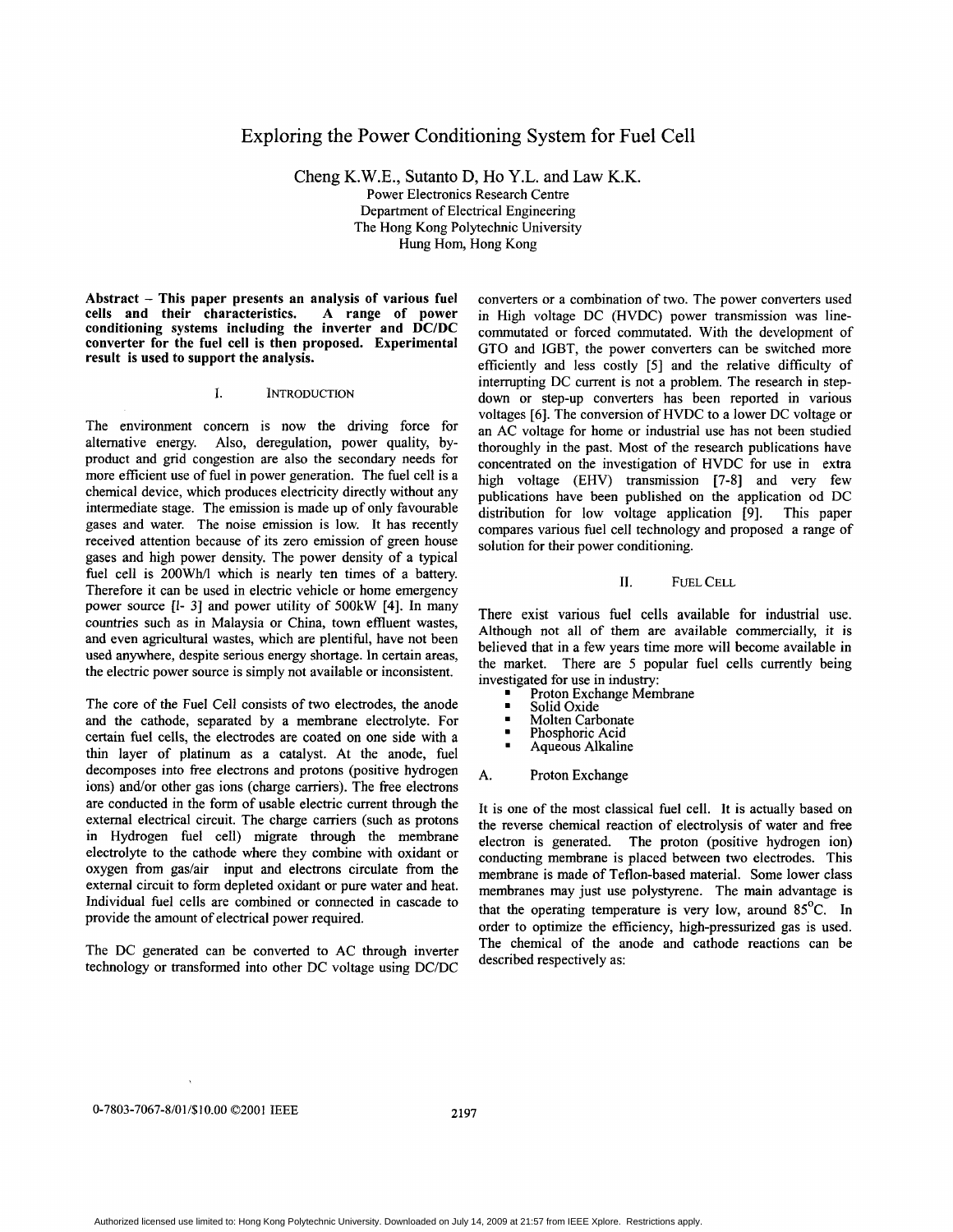<span id="page-1-0"></span>
$$
H_2->2H^+ + 2e^-
$$
  

$$
\frac{1}{2}O_2 + 2H^+ + 2e^- > H_2O
$$

Because of the long history of this type of cell fuel, there are currently numerous manufacturers for this product, such as: H-Power Ltd, Plug Power, Siemens, Ballard and Analytic Power. Some of them are available in small test-kits for educational and commercial use. The efficiency is quite low, around **35%.** The by-product is very favourable: only water. Also because of the low temperature operation, this fuel cell has been used in small power commercial and consumer products such as supply for laptop computer, bicycle, electric vehicle and even mobile phone.



## B. Solid Oxide

Solid Oxide fuel cell is operated at high temperature, typically around 1000°C. The electrolyte required is ytria-stablilized zirconia. Because of its high temperature operation, the cell can also supply heating for co-generation operation with gas turbines, steam turbines. Because of the high temperature operation, natural gas and coal gas can be used for the fuel such that Co and H<sub>2</sub> can be reformed. The chemical reaction can be described as:

$$
H_2 + O^{2-} \rightarrow H_2O + 2e^{-}
$$
  
\n
$$
CO + O^{2-} \rightarrow CO_2 + 2e^{-}
$$
  
\n
$$
CH_4 + 4O^{2-} \rightarrow 2H_2O + CO_2 + 8e^{-}
$$
  
\n
$$
\frac{1}{2}O_2 + 2e^{-} \rightarrow O^{2-}
$$
  
\nThe conversion efficiency is about 50%.

Today, lower temperature of around  $750^{\circ}$ C is also possible.

*C.* Molten Carbonate

The electrolyte is a molten alkali carbonate mixture with Lithium and potassium salt. The operating temperature is moderate, around  $700^{\circ}$ C. As a result, the waste heat can also be used as co-generation and internal reforming. Therefore many fuels are possible such as natural gas, propane and landfill. No catalyst is needed. Their average efficiency is around 50%. The chemical reaction can be described as:

$$
H_2 + CO_3^2 - > H_2O + CO_2 + 2e^-
$$
\n
$$
CO + CO_3^2 - > CO_2 + 2e^-
$$
\n
$$
\frac{1}{2}O_2 + CO_2 + 2e^- > CO_3^2 -
$$

Today, manufacturers including M-C power, Mitsubishi produce this type of fuel cell. Then efficiency is 50%.

### D. Phosphoric Acid

Phosphoric acid electrolyte (H3P04) is used. The operating temperature is around  $200^{\circ}$ C. This type of fuel cell has been developed for a long time and is also commercially available. Manufacturers such as Toshiba, Fuji, Onsi and Mitsubishi have products too. The chemical reaction of the anode and cathode can be given as:

$$
H_2->2H^+ + 2e^-
$$
  
\n
$$
\frac{1}{2}O_2 + 2H^+ + 2e^- - > H_2O
$$

The conversion efficiency is around 40%. The required gases can be natural gas, LPG, methanol and hydrogen.

## E. Aqueous Alkaline

This is also one of the favourable types because of the low operating temperature, around 80°C. The fuel is pure hydrogen gas therefore there exists purity requirement. The conversion efficiency is very high, typically around 60%. Because of this, it is now being used in Space program. The chemical reaction is:

$$
H_2 + 2OH^- \rightarrow 2H_2O + 2e^-
$$
  

$$
\frac{1}{2}O_2 + H_2O + 2e^- \rightarrow 2OH^-
$$

The main manufacturers are: Energy Ventures, Gaskatel Gmbh, International Fuel Cell and Zenvco Ltd.

## **111. ANALYSIS OF** FUEL **CELL**

A. Efficiency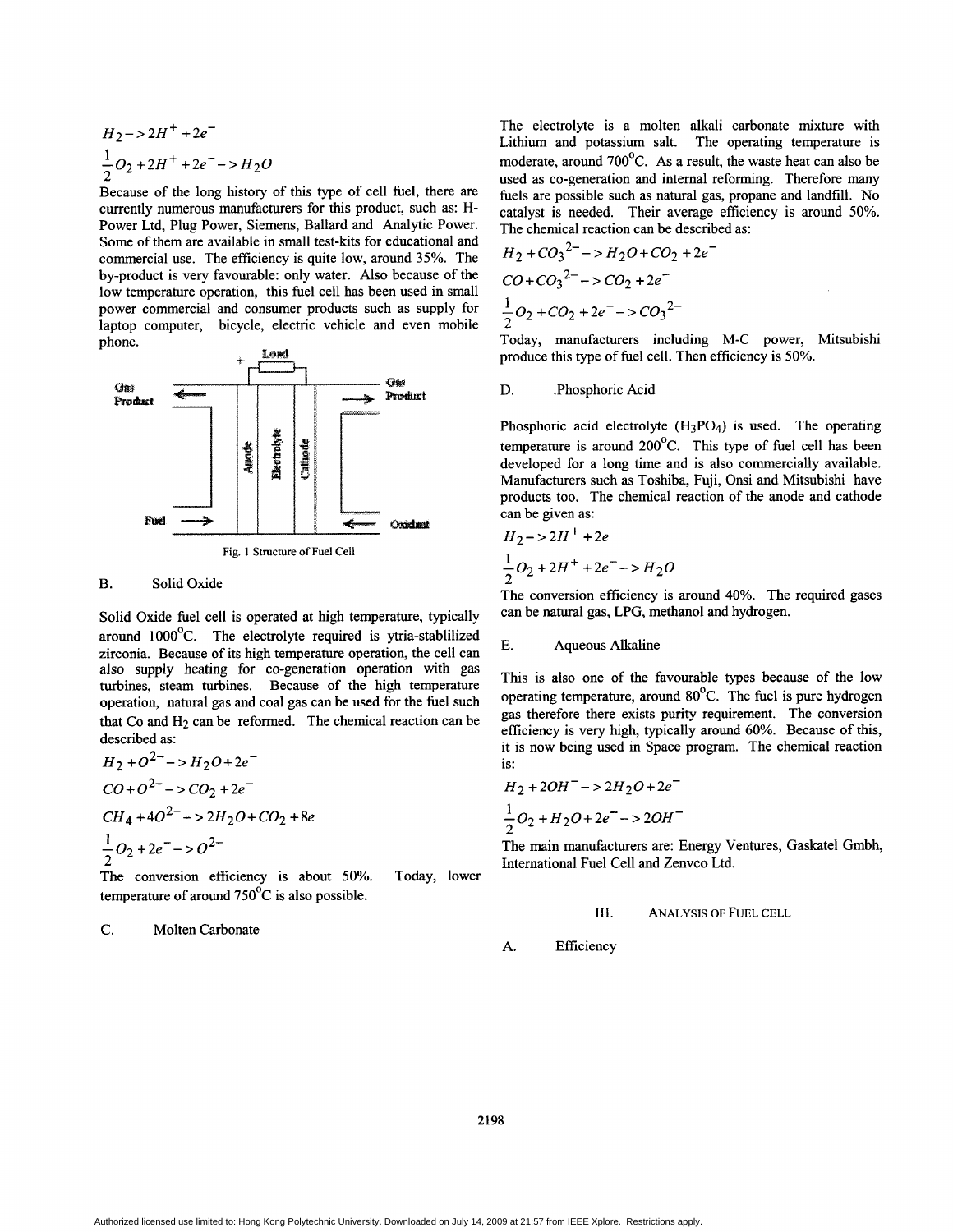From the above analysis, it can be seen that the efficiency of the fuel cell is quite high. Table 1 compares various type of power generation. It can be seen that Fuel Cell gives a good promise for the future fuel energy supply.

| Table 1                                      |  |
|----------------------------------------------|--|
| Comparison of efficiency of power generation |  |

|                    | Electricity | Co-generation | Total  |
|--------------------|-------------|---------------|--------|
| Fuel Cell          | 40-60%      | 20-30%        | 60-80% |
| Diesel Engine      | 30-40%      | $0\%$         | 30-40% |
| <b>Gas Turbine</b> | 25-35%      | 0%            | 25-35% |
| Gas Engine         | 25-35%      | 0%            | 25-35% |

## B. Cogeneration

The waste heat generated by the fuel cell is usually used for cogeneration such as steam, air-conditioning, hot air and heating. The overall efficiency of such a system can be as high as **80%.**  The waste heat can also be used as internal reformer to convert fuel gas into necessary components.

### C. Electrical characteristics

The fuel cell voltage is usually very small, theoretical maximum is around 1.2V. A typical cell electrical voltage against current density is shown in Fig 2. It can be seen that there exists a linear region where the voltage drop linearly with the current density. This is because the Ohmic contact which limits the output voltage. Beyond this region, the change in output voltage varies rapidly. At very high current density, the voltage drops significantly because of the gas exchange efficiency. At low current level, the Ohmic loss becomes less significant, the increase in output voltage is mainly due to the activity of the chemicals.



Iv POWER **CONDITIONING CIRCUIT** 

## A. General configuration

A typical fuel cell plant is shown in Fig. 3. It can be observed that it consists of the primary electricity electric energy supply, and the secondary, co-generation use, utilizing the waste heat for heating, etc. The electricity output is used to supply normal load demand or where there is excess capacity it can be sold back to the grid.



Fig. 3 A schematic diagram of fuel cell system

#### B. The electrical system

The electrical system of the fuel cell can be shown in Fig 4. It can be seen that the DC output from the fuel cell is inverted to an AC voltage using an inverter and DC voltage generated through DC/DC converter. The main concern is the design **of**  the power conditioning system for this DC output from the fuel cell.

## C. Power Conditioning system

The power conditioning circuits for the fuel cell are inverters and DC/DC converters. In general inverters can be classified as the hard switching inverters and soft-switching inverters. The DC/DC converter also has many topologies for selection. This includes the hard-switching and soft-switching types.

#### V. **INVERTER CONDITIONING SYSTEM**

Fig 4 to 7 shows four popular inverter topologies for this fuel cell application. They are:

(i) type but it suffers **from** switching loss. The design is well proven and many industrial drives are adapted to this topology. Hard-switching inverter (CHS1)- the most classical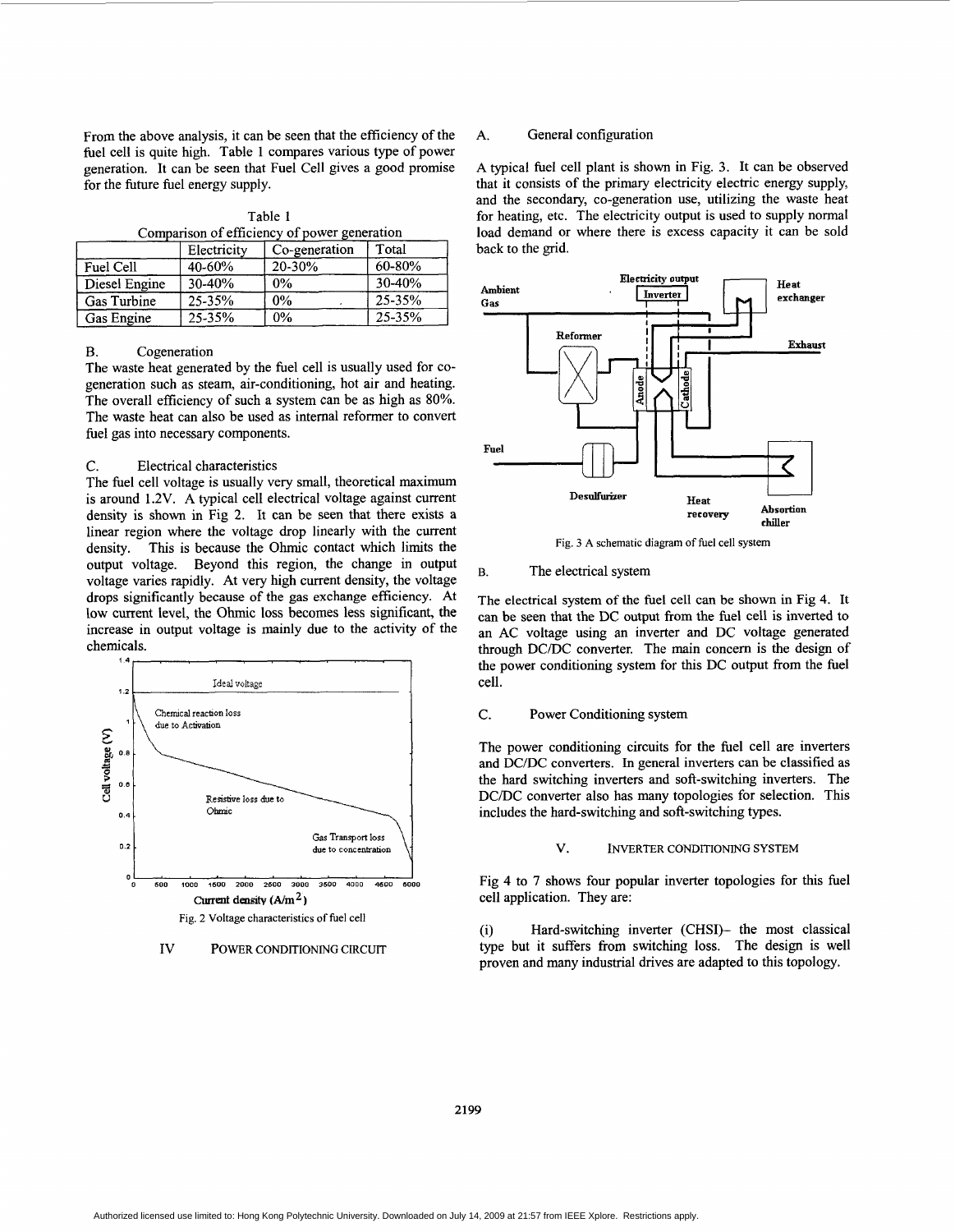(ii) Resonant phase leg inverter (RPLI) - it is an improvement to the hard-switching inverter. Its modulation scheme can also be regulate-sampling and zero-voltage by improving the modulation method, variable frequency modulation [11] can further improve the soft-switching range. switching can be achieved to transistors. A modified version

(iii) Auxilliary resonant commutated pole inverter (ARCPI) - it is the improvement to the previous topology because it uses auxiliary transistors to assist the zero-voltage switching of the main devices where the zero-voltage switching cannot be achieved during light load. The advantage is of course of wide range of load, but the component count is high.

(iv) Active clamp resonant DC link inverter (ACRD1)- It is an improvement to the classical resonant DC link inverter where the DC link voltage will go to double as the original DC link voltage. After using additional clamping devices, the DC link voltage can be controlled to **1.3** times of the input voltage. However, the circuit cannot use the regular-sampling modulation and only delta modulation can be used. Therefore it does have certain restriction. In many experimental results show that, the zero-voltage switching **of** the DC link resonant switching is not very reliable. Therefore, today, very few industrial drives adapt this topology.

Table **2** shows a comparison of these four inverters for use in Fuel cell power conditioning system. It can be seen that the RPLI and ARCPI show the most favourable operation when compared with the others.

|                                                      | <b>CHSI</b>               | <b>RPLI</b>              | <b>ARCPI</b>         | <b>ACRDI</b>    |
|------------------------------------------------------|---------------------------|--------------------------|----------------------|-----------------|
| Soft-switching                                       | Poor                      | Fair                     | Good                 | Good            |
| Efficiency                                           | Ouite<br>good             | Good                     | Good                 | Good            |
| Device Stress                                        | Good                      | Fair                     | Good                 | Quite           |
| Radiative EMI                                        | Poor                      | Ouite<br>good            | Good                 | Good            |
| Conductive EMI                                       | Quite<br>good             | Quite<br>good            | Good                 | Ouite<br>good   |
| Component count                                      | Low                       | Low                      | High                 | Medium          |
| Cost                                                 | Low                       | Low                      | Higher               | Higher          |
| Passive components                                   | Easy                      | Difficult                | Fair                 | Difficult       |
| Control sensitivity                                  | Stable                    | Stable                   | Sensitiv<br>е        | Sensitiv<br>e   |
| Output quality                                       | Good                      | Fair                     | Good                 | Ouite<br>good   |
| Application to fuel<br>cell<br>power<br>conditioning | Low<br>power<br>fuel cell | Not very<br>high<br>frea | Medium<br>high<br>to | Not<br>suitable |
|                                                      |                           |                          | power                |                 |

Table **2**  Comparison of different inverter topologies



Fig. 4 Hard switching inverter



Fig. 5 Resonant phase leg inverter







Fig. **7** Active clamp resonant DC link inverter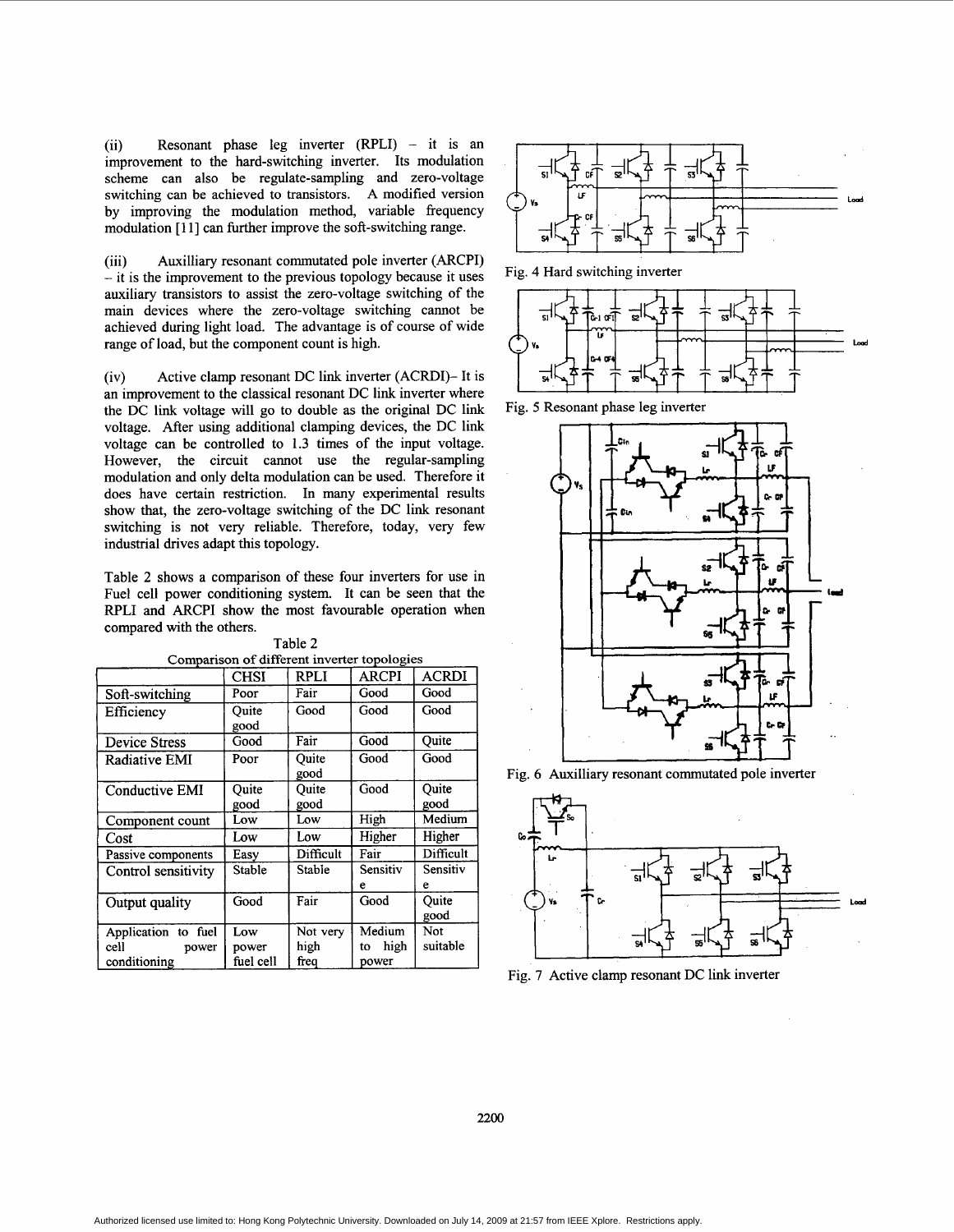## VI. DC/DC CONVERTER **CONDITIONING** SYSTEM

The classical DC/DC converter such as H-bridge type forward converter as shown in Fig 8 are popular topology. This converter is well developed and very stable. However, in order to improve the switching loss, a soft-switching type of the converter is necessary. Fig **9** shows a H-bridge series resonant converter. This converter is also very matured. The main advantage is its inherited short-circuit protection and there is no saturation problem of the transformer whereas the hardswitching forward converter requires very accurate bi-polar waveform or current mode control to the transformer otherwise the transformer will experience saturation and causes extra loss and dangerous operation.



**Fig 8 H-bridge forward converter** 



**Fig 9. Series-resonant converter** 

The DC/DC converter can also be used as the DC isolation for the inverter. This is because to insert a low frequency transformer at the output **of** the inverter is very bulky **and**  therefore a DC/DC converter is usually put between the fuel cell and the inverter. This acts as two purposes: One is the DC isolation and the second is to produce sufficient voltage for the inverter input. For example, only 200V fuel cell stack cannot produce 380V line voltage. **A** step up dc converter is needed.

#### VII. EXPERIMENTAL **RESULTS**

#### **A.** Inverter

The experimental of the RPLI is shown in Fig 10. The adaptation of this inverter because of its low component count and easier for implementation. The experimental results for 4kW is shown. The measured efficiency is **93%.** 



**Fig. 10 Experimental result of the** RPLI **Voltages of three phases: 400V/div** 

## B. DC/DC converter

Preliminary results **on** the performance of the series resonant converter operated at Vin=l80V, Vo=550V **50kHz** is shown in **Fig** 11. The output power is **2.2kW.** Zero-voltage switching can be observed. The efficiency is **9** 1 %.



**[Fig](#page-1-0)** 1 **la. Experimental waveforms of the resonant converter Transformer primary voltage (2OOV/div); Vcr:** 1 **kV/div**